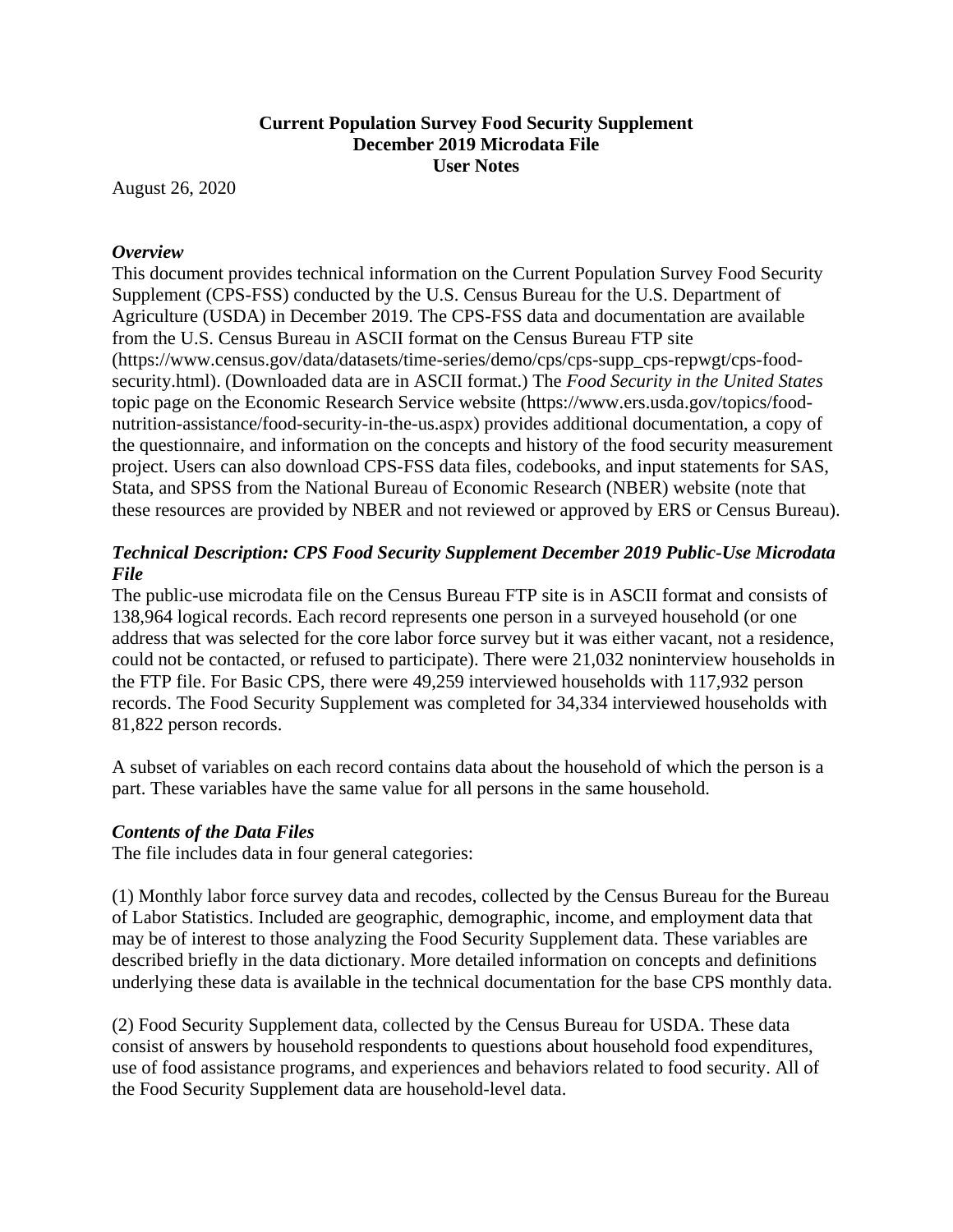(3) Food security status and scale variables calculated from the Food Security Supplement data by the USDA Economic Research Service (ERS). These household-level variables (HRFS12CX-HRFS30DE) are described in detail later in this document.

(4) Weighting variables calculated by the Census Bureau as the number of persons or households represented by each person or household in the sample. Separate weights are calculated for the Food Security Supplement and for the core CPS. Selection of appropriate weights for statistical estimation is described later in this document.

### *Contents of the Food Security Supplement Questionnaire*

A copy of the Food Security Supplement questionnaire is available on the ERS website and on the Census Bureau FTP site. Variable names in the data dictionary generally consist of the prefix HE (household variable, edited) followed by the question number from the questionnaire. The major sections are as follows:

- (1) Food Spending (HES1A-HES8).
- (2) Minimum Food Spending Needed (HES8B-HES8D).
- (3) Food Assistance Program Participation (HES9-HESP9).
- (4) Food Sufficiency and Food Security (HESS1-HESSHM5). This section includes the 18 food security questions that are used to calculate the 12-month Food Security Scales as well as follow-up questions that are used to calculate the 30-day food security scales.
- (5) Ways of Avoiding or Ameliorating Food Deprivation Coping Strategies (HESC1- HESCM4).

### *Changes from Previous Years' Food Security Supplements*

Data users should carefully review variable locations for the Food Security Supplement as they may change from year to year.

The December 2019 food security supplement questionnaire content was unchanged from the December 2018 survey except for the date. However, beginning in 2015 and continuing through 2019, there were changes from previous years in how the Census Bureau processes some variables. The Census Bureau is no longer releasing continuous variables on public-use data files. Continuous variables are now categorized to reduce the risk of disclosure related to a small number of households reporting a single value. In 2019, one variable did not meet Census guidelines for disclosure and is not released in the public-use data.

This change in processing has affected CPS-FSS variables on food spending and SNAP benefit amount since 2015 (see table 1). ERS analysis of the food spending variables suggests that the recoding has little effect on the calculation of median food spending. However, data on food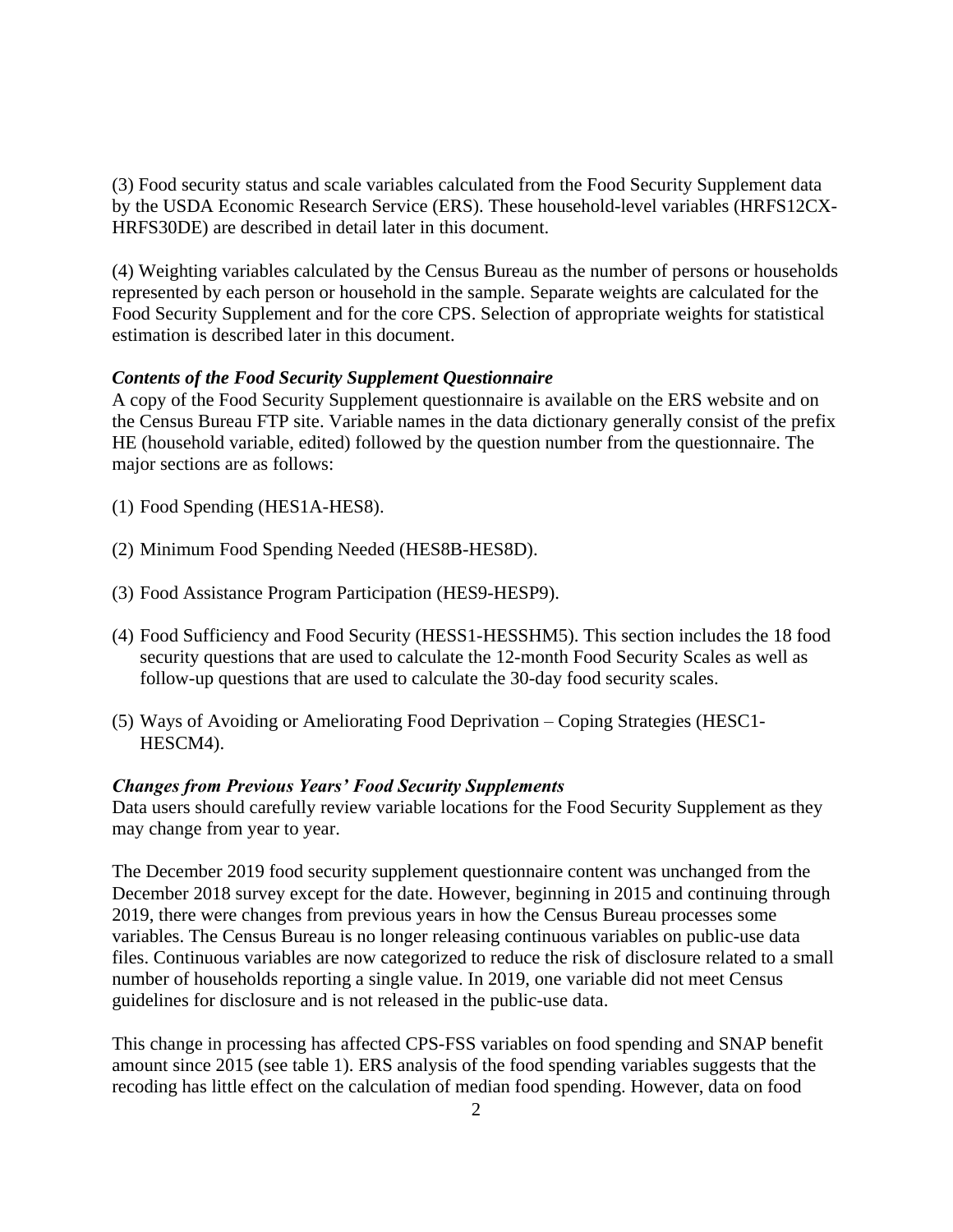spending and SNAP benefit amount are not precisely comparable with corresponding data from previous years, and users should be cautious with the use of these variables. Users should refer to the codebook for recoded values.

Table 1. U.S. Census Bureau categorization guidelines for continuous food spending and SNAP variables in the CPS-FSS

| Original variable value | Categorization value |
|-------------------------|----------------------|
|                         |                      |
| 1-7                     |                      |
| 8-999                   | Round to nearest 10  |
| 1,000-49,999            | Round to nearest 100 |

<sup>1</sup>All variables are topcoded at specified values as indicated in the codebook. Topcode values may change from year to year.

Beginning with the 2019 Current Population Survey Food Security Supplement data, all continuous variables for the number of days out of the previous 30 days that food-insecure conditions occurred are released only after being categorized into ranges of number of days (see tables 2, 3, 4, and 5 for the specific variables and their recoded values). All these recoded variables include at least a category for 1 or 2 days so that the 30-day food security prevalence rate can be calculated the same way as in previous years using 3 or more days as affirmative.

**One variable, HESSHM5: "In the last 30 days, did children ever not eat for a whole day because there wasn't enough money for food?" did not meet Census guidelines for disclosure. In 2019, variable HESSHM5 is not released in the public-use datafile.** That question was not used in assessing 30-day food security status, but it is unlikely to impact the estimates since it is the most severe item in the scale. Only 11 households in the survey reported experiencing this condition among children any time in the last 12 months. This exclusion affects the range of the variables for raw score and Rasch-model-based scale score for the 30-day household and children's food security scale variables (see further discussion regarding these variables under "*Food Security Status and Scale Variables*" below).

| ---                     |                      |
|-------------------------|----------------------|
| Original variable value | Categorization value |
| 1 to 2                  |                      |
| 3 to 7                  |                      |
| 8 to 14                 | 14                   |
| 15 to 21                | 21                   |
| 22 to 30                | 30                   |

Table 2. U.S. Census Bureau categorization guidelines for variable HETSSHMF1 in the CPS-FSS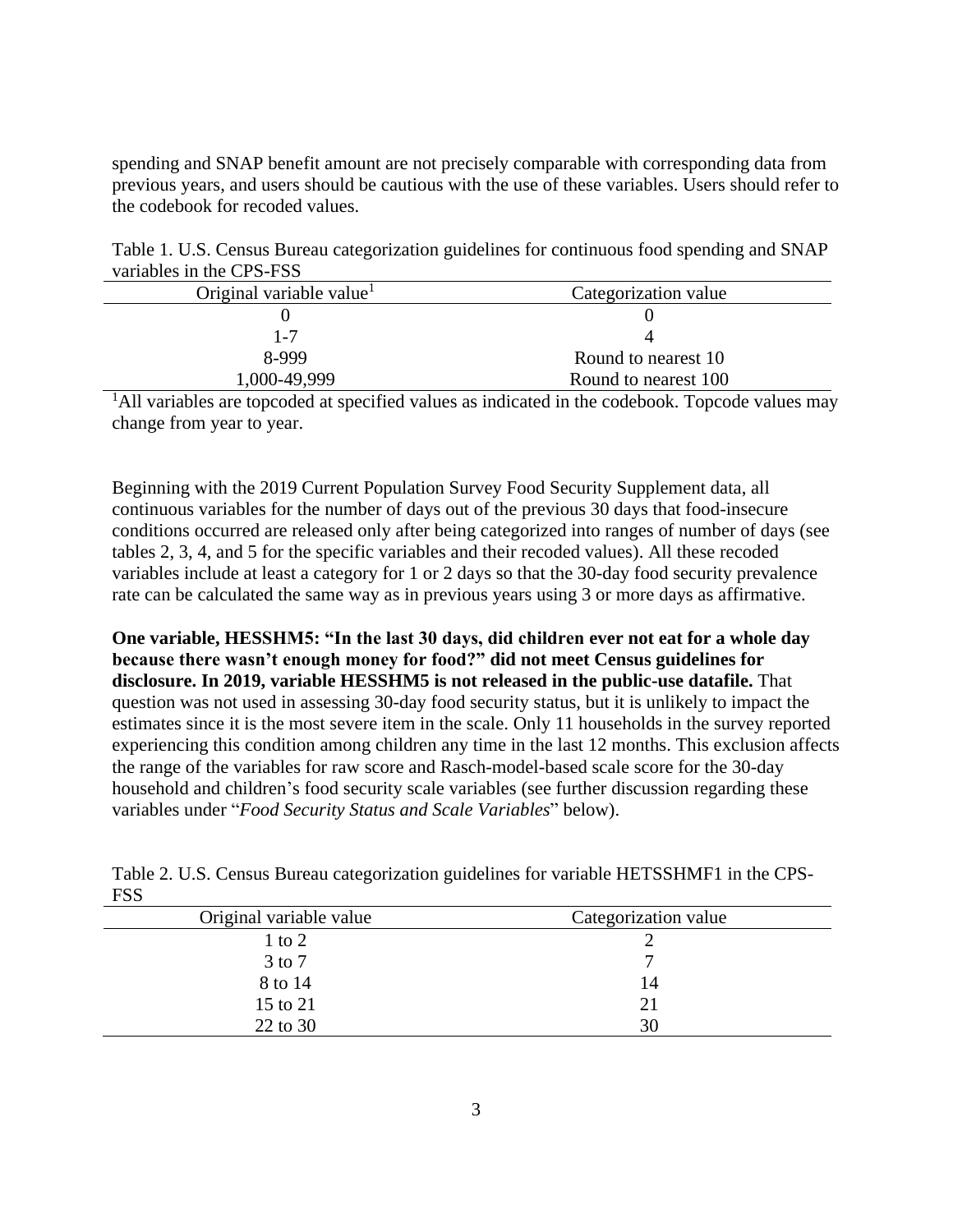| Original variable Value | Categorization value |
|-------------------------|----------------------|
| l to 2                  |                      |
| $3$ to $7$              |                      |
| 8 to 14                 | 14                   |
| 15 to 30                | 30                   |

Table 3. U.S. Census Bureau categorization guidelines for variables HETSSHMF2 and HETSSHMF3 in the CPS-FSS

Table 4. U.S. Census Bureau categorization guidelines for variables HETSHMF2, HETSHMF3, and HETSHMF4 in the CPS-FSS

| Original variable value | Categorization value |
|-------------------------|----------------------|
| 1 to $51$               | No change            |
| 6 to 7                  |                      |
| 8 to 14                 | 14                   |
| 15 to 21                | 21                   |
| 22 to 30                | 30                   |

<sup>1</sup>Values 1 through 5 are not categorized. Original value maintained.

|            |  |  | Table 5. U.S. Census Bureau categorization guidelines for variable HETSSHMF4 in the CPS- |  |
|------------|--|--|------------------------------------------------------------------------------------------|--|
| <b>FSS</b> |  |  |                                                                                          |  |

| Original variable value | Categorization value <sup>1</sup> |
|-------------------------|-----------------------------------|
| to $2$                  |                                   |
| $3$ to 6                |                                   |
| 7 to 30                 |                                   |

<sup>1</sup> Note that labeling of recoded values of HETSSHMF4 differs from other variables. Other variables ranges are labeled for highest value in recode. Here range of 3 to 6 and 7 to 30 is labeled for lowest number in range in recode.

Researchers who wish to use continuous variables in their analysis instead of these categorized variables will need to apply for access to the confidential CPS-FSS data through the U.S. Census Bureau.

A Spanish-language version of the Food Security Supplement was implemented in the survey instrument beginning in 2014 and continuing through 2019. The variable "HUSSPCK1" indicates whether the Spanish-language questionnaire was used for the interview. The Spanishlanguage questionnaire is available on the ERS website.<sup>1</sup>

<sup>1</sup> ERS assessed the effect of interview language on Hispanics versus non-Hispanics and found no differences in the statistical properties of the food security measure, see:

Rabbitt, Matthew P., and Alisha Coleman-Jensen. 2017. "Rasch Analysis of the Standardized Spanish Translation of the U.S. Household Food Security Survey Module," *Journal of Economic and Social Measurement* 42(2):171-197.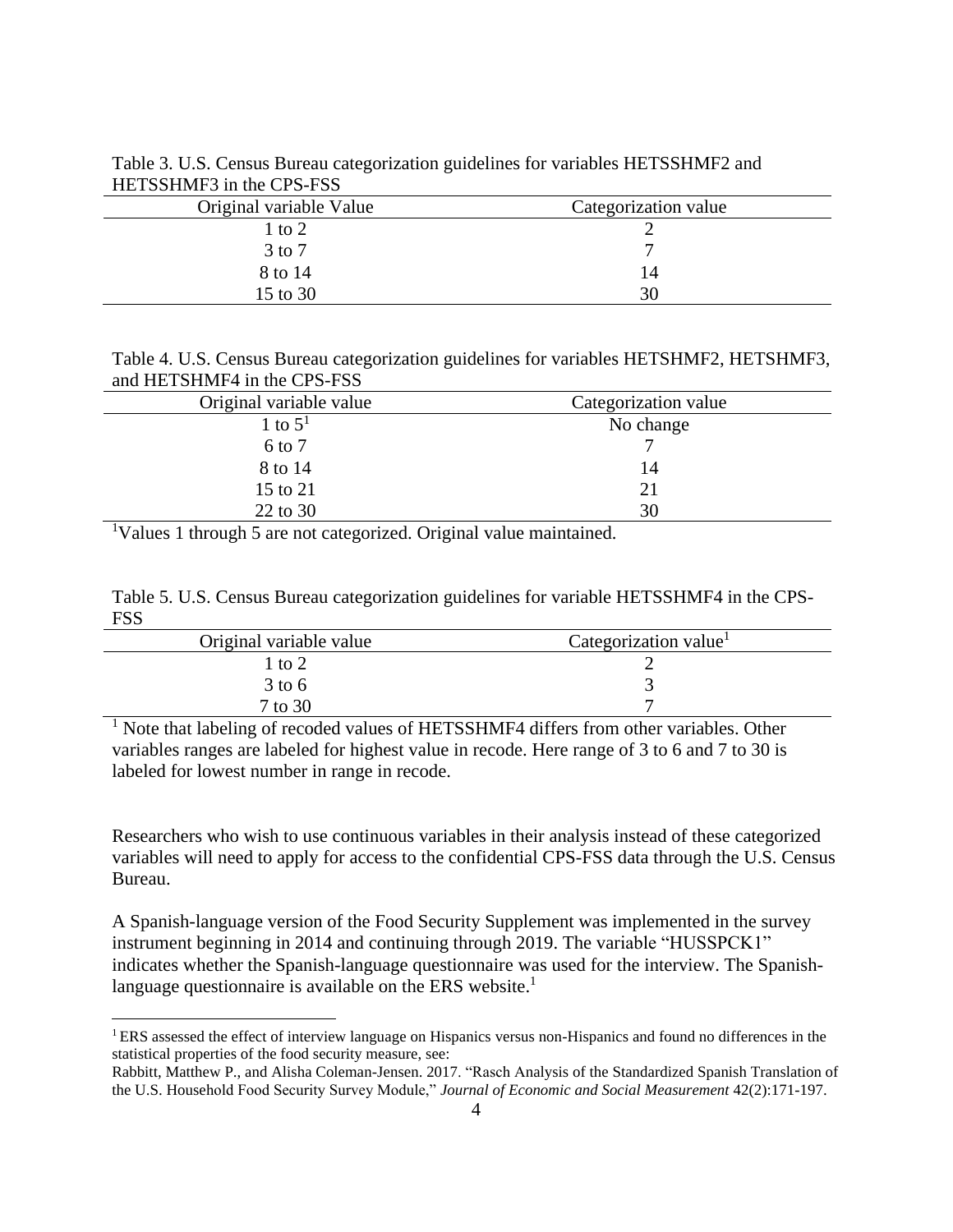Revised metropolitan statistical areas (MSAs) and principal cities within them were delineated by the Office of Management and Budget in 2013, based on revised standards developed by the U.S. Census Bureau in collaboration with other Federal agencies. The revised delineations were implemented beginning with the 2014 Food Security Supplement as part of the monthly labor force interview and recodes. Food security statistics by area of residence for 2019 are comparable with those from 2014 and later, but are not precisely comparable with corresponding statistics from earlier years.

#### *Screening of the Food Security Supplement*

The Food Security Supplement includes several screens to reduce respondent burden and to avoid asking questions that may seem inappropriate to respondents given other information they have provided in the survey. The screener variables use information from the monthly labor force core data as well as from the Food Security Supplement. Households with incomes above 185 percent of the poverty threshold (HRPOOR=2, approximated from HUFAMINC and HRNUMHOU) that responded "no" to HES9 were not asked the questions on participation in food assistance programs. Households with income above 185 percent of poverty that registered no indication of food stress on HES9 or HESS1 were not asked the rest of the questions in the "Food Sufficiency and Food Security" section or those in the "Ways of Avoiding or Ameliorating Food Deprivation" section. Households that were screened out at the initial screen are assumed to be highly food secure (raw score imputed as zero). However, if they were screened out at the initial screen without having given a valid response to either screening question, then the food security scale and status variables are coded as "No Response" (-9).

There were also two internal screeners in the adult section and one in the child section in the main food security section (the questions that are used to calculate the Household Food Security Scale). These series of questions are divided into blocks. Households that registered no indication of food stress in the preceding block are skipped over the remaining blocks, and responses to questions in the skipped blocks are assumed to be negative. However, if they were screened out without having given a valid response to any of the questions in the scale, then the food security scale and status variables are coded as "No Response" (-9).

The screening rules that determine whether a household was asked the questions in the food security scale varied somewhat during the first 4 years of fielding the Food Security Supplement (1995-98). These different screening procedures affected the estimated prevalence of food security differently in each year. From 1998-2019, screening procedures remained essentially unchanged and prevalence rates are directly comparable. The variable HRFS12CX indicates screening status under the "common screen" that allows comparisons of food security prevalence rates across all years since data were first collected in 1995. To compare 2019 prevalence rates to those for 1995, 1996, or 1997, users will need to edit the food security status variable of interest to "high food security" (raw score=0) for households that would have been screened out under the common screen (HRFS12CX=1). Comparison can then be made to variables in the common screen series in data from any earlier year.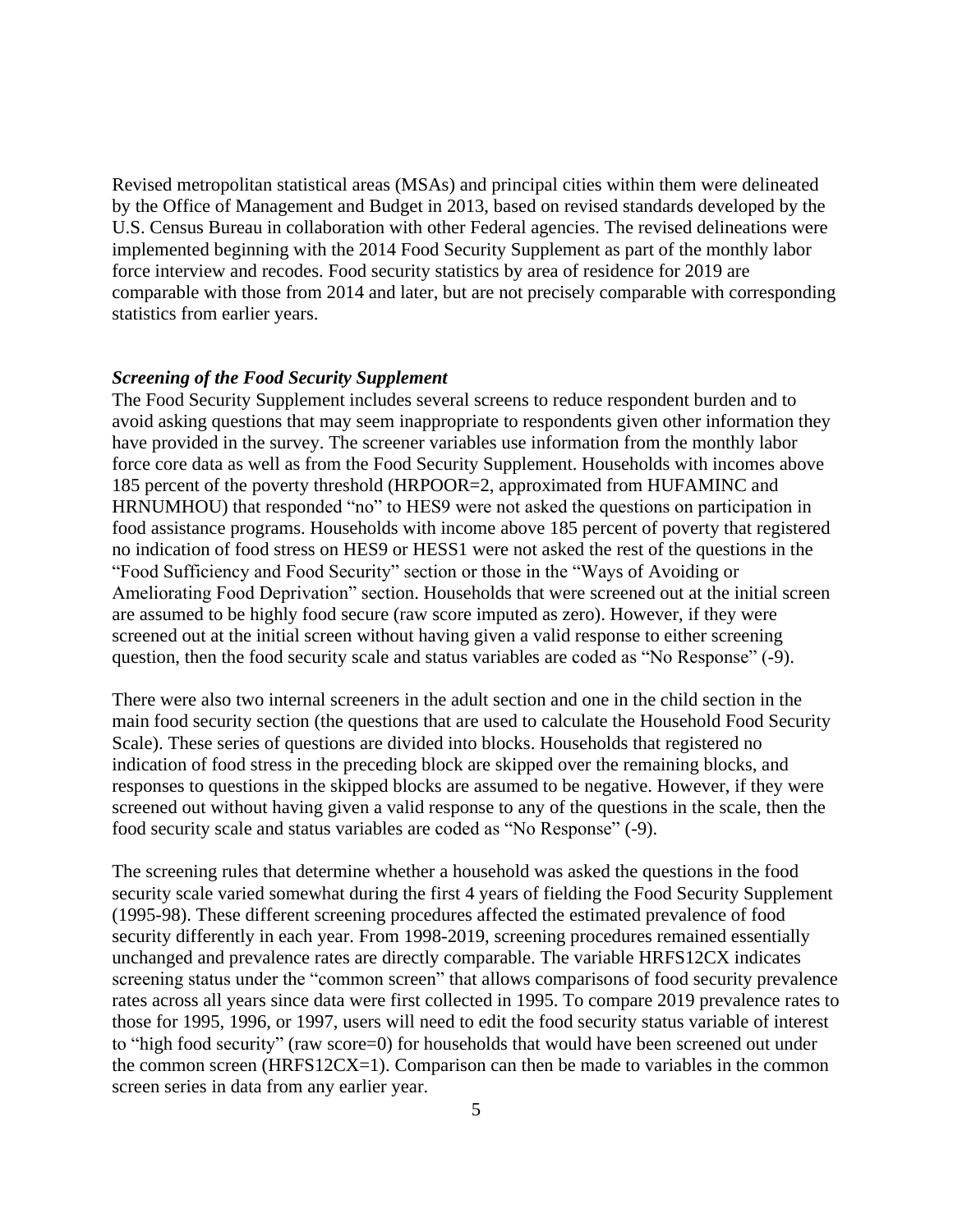Screeners also were applied based on whether the household included any children so that households without children were not asked questions that refer specifically to children. For this purpose, persons 17 or younger are classified as children except those who are household reference persons or spouses or partners of household reference persons (PERRP=1, 2, 3, 13 or 14). Children's Food Security Scale variables are coded as "Not in Universe" (-1) if there were no children in the household.

## *Food Security Status and Scale Variables*

The main purpose of the Food Security Supplement is to provide information about the food security of the nation's households. Six series of variables are provided for this purpose. The first three series indicate the food security of households, children in households, and adults in households during the 12 months prior to the survey. The remaining three series indicate the food security of households, children in households, and adults in households during the 30 days prior to the survey. Each series includes one (or two in some series) categorical food security status variables, a raw score variable, and a scale score variable.

The food security status variables are as follows:

- *Household Food Security Scale, 12-Month Reference Period*
	- HRFS12M1 is a categorical variable that classifies households in three categories: food secure, low food security, and very low food security. *This is the variable used for most food security statistics in USDA's annual food security report series.* Users may combine the latter two categories as food insecure.
	- HRFS12MD is the same as HRFS12M1 except that the food-secure category is subdivided to differentiate households that reported no food-insecure conditions (high food security) from those that reported one or two food-insecure conditions (marginal food security).
	- HRFS12M3 is the raw score—a count of the number of questions in the 12-month Household Food Security Scale that were affirmed by the household respondent.
	- HRFS12M4 is the scale score, a continuous score based on fitting the data to a single-parameter Rasch model using item calibrations calculated from the 1998 data. Computed values range from about 1 to 14. Scale scores for households that affirmed no items cannot be calculated within the Rasch model. These households are food secure, but the degree of their food security is not known and may vary widely from household to household. They are assigned scale scores of -6 to remind users that they require special handling in analyses that assume linearity of the scale scores.
- *Children's Food Security Scale, 12-Month Reference Period.* A set of food security variables indicating the food security of children in the household is calculated from responses to the eight questions in the scale that ask specifically about food conditions among the children.
	- HRFS12MC is a categorical variable that classifies households in three categories based on the food security of children in the household: food secure, low food security, and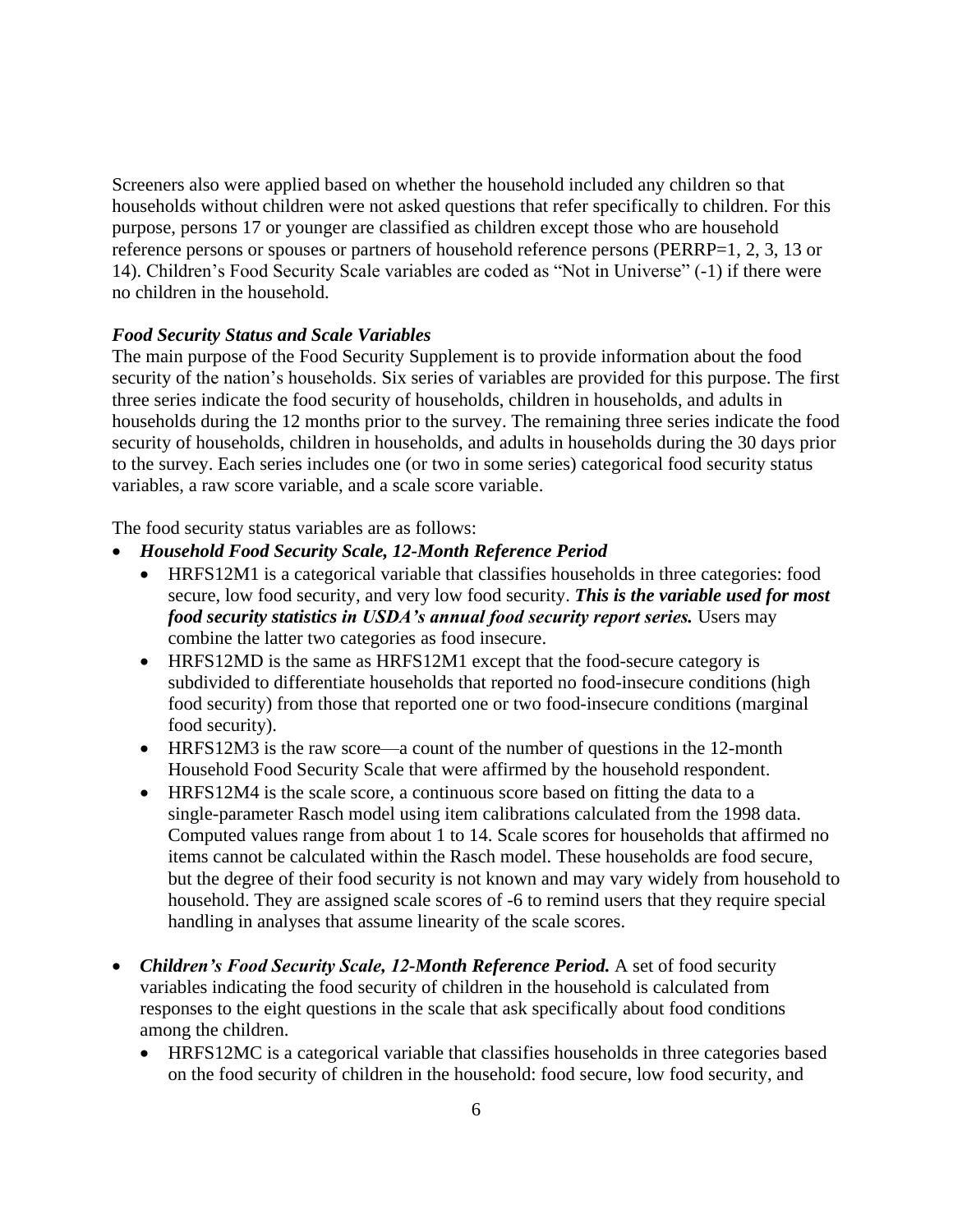very low food security. *This is the variable used for statistics on very low food security among children in USDA's annual food security report series.* Note that the coding of this variable differs from that of HRFS12M5 in 2004 and earlier years. HRFS12MC differentiates households with low food security among children (raw score 2, 3, and 4) from households in which children were food secure (raw score 0 and 1). The category very low food security among children in the 2005 and later years (HRFS12MC=3) is exactly equivalent to the category food insecure with hunger among children (HRFS12M5=2) in 2004 and earlier years.

- HRFS12M6 is the raw score on the 12-month child-referenced items.
- HRFS12M7 is the Rasch-model-based scale score on the Children's Food Security Scale.
- *Adult Food Security Scale, 12-Month Reference Period.* A set of food security status variables indicating the level of food security among adults in the household is calculated from responses to the 10 questions in the scale that ask specifically about food conditions among adults in the household and of the household in general. This variable provides a more nearly comparable measure of food security between households with and without children, or among households with children in different age ranges than does the Household Food Security Scale (the HRFS12M1—M4 series).
	- HRFS12M8 is a categorical variable based on the scale score (HRFS12ME) that classifies households in four categories of food security among adults: high, marginal, low, and very low. Users may combine the first two categories as indicating food security among adults and the latter two as indicating food insecurity among adults.
	- HRFS12M9 is the raw score on the 12-month adult- and household-referenced items.
	- HRFS12ME is the Rasch-model-based scale score on the Adult Food Security Scale.
- *Household Food Security Scale, 30-Day Reference Period.* HRFS30D1, -D2, -D3 and -D4 correspond to HRFS12M1, -MD, -M3, and -M4, except that they are based on food security conditions during the 30-day period prior to the food security survey rather than the 12 month period. Note that these variables are not comparable with the 30-day food security variables in 2004 and earlier years' data (HRFS30M1, M2, and M3). The earlier years' measures were based on only a subset of the items in the scale in 2005 and later years. In 2019, variable HESSHM5: "In the last 30 days, did children ever not eat for a whole day because there wasn't enough money for food?" did not meet Census guidelines for disclosure. In 2019, variable HESSHM5 is not released in the public-use datafile and was not used in assessing 30-day household food security status. Due to the exclusion of this variable in 2019, HRFS30D3 has a range of 1-17 and HRFS30D4 has a range of 1.43-12.16.
- *Children's Food Security Scale, 30-Day Reference Period.* HRFS30D5, -D6, and -D7 correspond to HRFS12MC, -M6, and -M7, except that they are based on food security conditions among children during the 30-day period prior to the food security survey rather than the 12-month period. In 2019, variable HESSHM5: "In the last 30 days, did children ever not eat for a whole day because there wasn't enough money for food?" did not meet Census guidelines for disclosure. In 2019, variable HESSHM5 is not released in the public-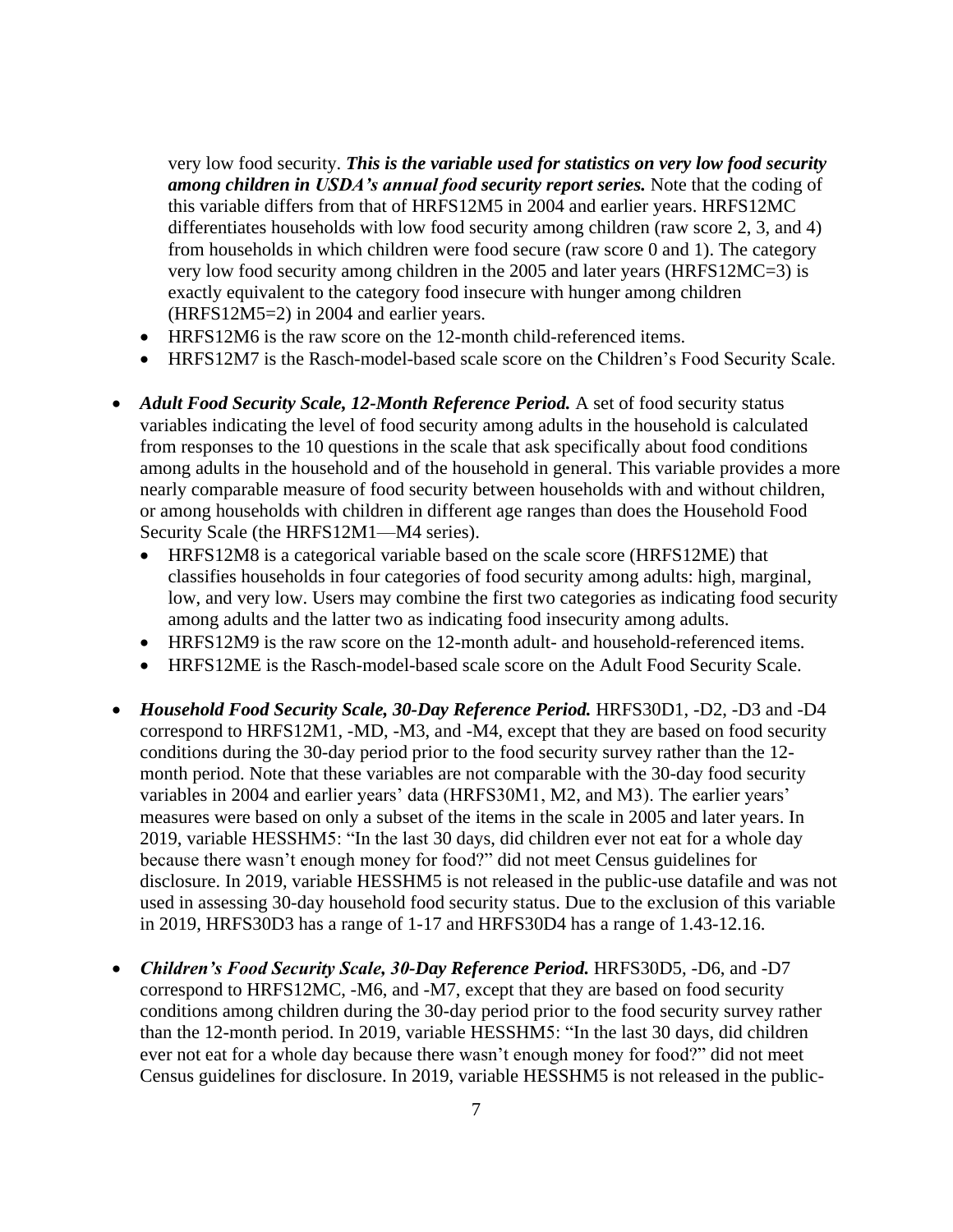use datafile and was not used in assessing 30-day children's food security status. Due to the exclusion of this variable in 2019, HRFS30D6 has a range of 1-7 and HRFS30D7 has a range of 4.11-11.50.

• *Adult Food Security Scale, 30-Day Reference Period.* HRFS30D8, -D9, and -DE correspond to HRFS12M8, -M9, and -ME, except that they are based on food security conditions among adults during the 30-day period prior to the food security survey rather than the 12-month period.

### *Constructing Household Characteristics from Person Records*

To compute some household characteristics such as household size, presence of children, or presence of elderly members, it is necessary to identify the records of all persons in the same household. Households within the December CPS-FSS are uniquely and completely identified by two household identifiers in combination, HRHHID and HRHHID2. (State of residence is no longer required to uniquely identify households.) Characteristics of the household reference person can be assigned from the person record with PERRP 1 or 2, which will always be the record with the lowest-numbered PERRP in the household. To match to other months' CPS files, add the HRMIS variable to the household identification, adjusting one of the files for the difference in survey month.

## *Weights: Estimating Population Distributions of Person and Household Characteristics*

The CPS is a complex probability sample, and interviewed households as well as persons in those households are assigned weights so that the full interviewed sample represents the total national non-institutionalized civilian population. Initial weights are assigned based on probability of selection into the sample, and weights are then adjusted iteratively to match population controls for selected demographic characteristics at State and national levels. There are two sets of household and person weights in this data file: (1) labor force survey weights, and (2) Food Security Supplement weights.

The labor force survey weights, HWHHWGT for households and PWSSWGT for persons, are positive for persons in all interviewed households (except that person weights for persons in the armed forces are zero or missing). These weights would be appropriate for analyzing whether households or persons who completed the Supplement differed from those who declined to complete the Supplement.

In 2019, about 30 percent of the households that completed the core labor force survey declined to complete the Food Security Supplement.<sup>2</sup> The Supplement weights, HHSUPWGT for

<sup>&</sup>lt;sup>2</sup> At ERS' request, Census conducted a nonresponse bias analysis of the FSS. While the analysis found that the distributions of respondents and nonrespondents differ on some demographic characteristics, those distributional differences do not necessarily indicate a nonresponse bias problem, see:

Farnham, KeTrena. 2017. Evaluating Nonresponse Bias in the 2015 Food Security Supplement to the Current Population Survey. Memorandum for U.S. Department of Agriculture, Economic Research Service, Food Assistance Branch, from U.S. Census Bureau Demographic Statistical Methods Division.